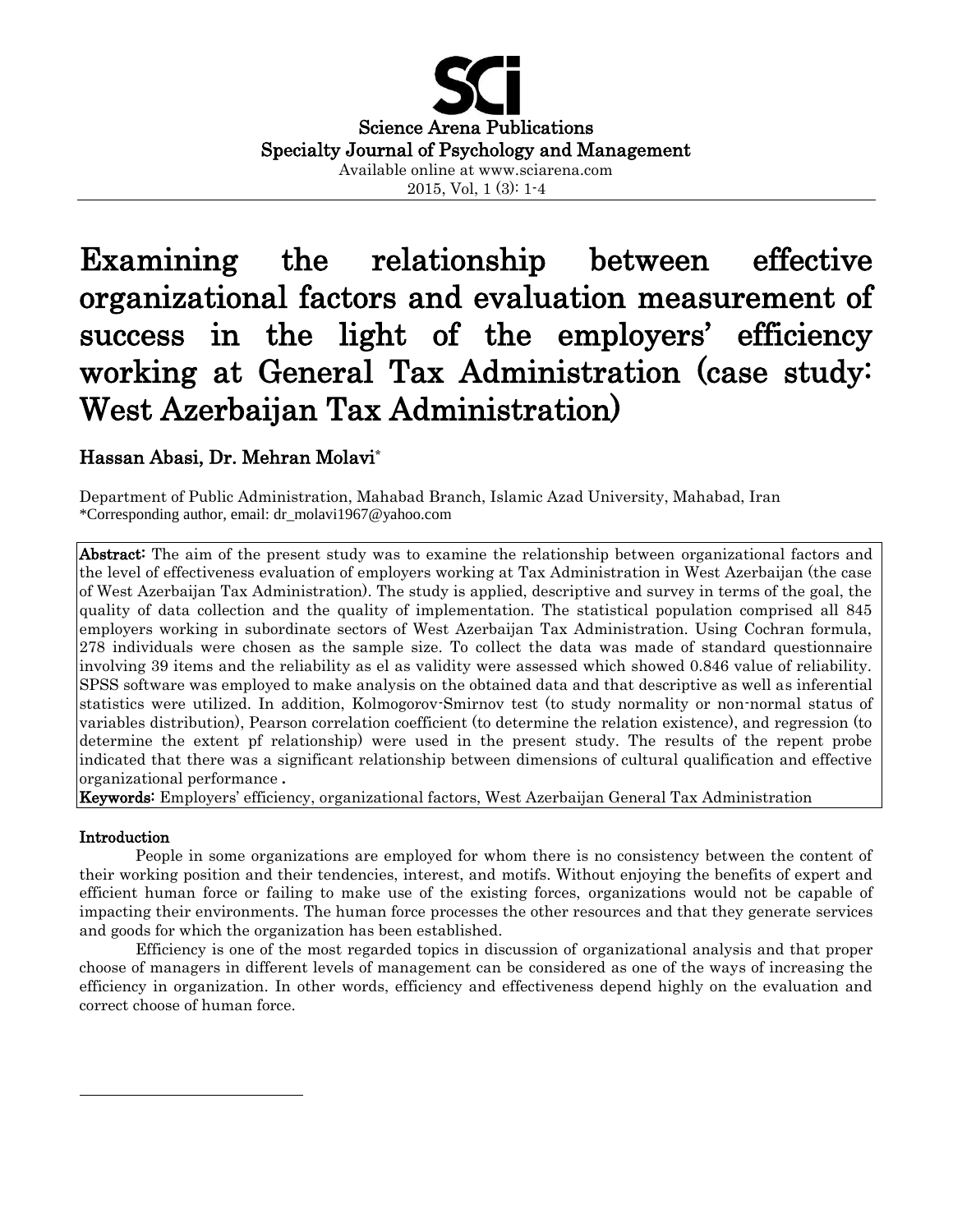# Review of literature

# **Efficiency**

Efficiency is concerned with the true implementation of affairs within the organization. In other words, it is related to decision that are made in an aim to reduce the expenses, to increase the product, and to improve the quality. Efficiency is defined as the ratio of real output to the standard (expected) output or it is defined as the ratio of what is done to what should be done (Hatam, 2007).

In simpler terms, efficiency is the value of input to the output. So, these sections which possess the maximum portion of input derived from the production factors, are said to have the maximum efficiency (Mosadeg Rad Ali, 2010). Many of the studies conducted the field of efficiency made use of the minimum square method for evaluating the production function for firm. Finally, in 1957, Farell captured the attention of experimental studies toward the assessment of border production. Farell divided the total economic efficiency by technical an exclusive efficiencies so that the former has to do with the firm's potential to maximize the input using the determined amount of output; the latter deals with firm's capability to employ the combination of inputs based on the relevant process (Piraei, 2007).

#### Factors affecting the efficiency

Usually, factors affecting productivity can influence the efficiency and give rise to it (Mohamadi, 2005). The affective factors in v are categorized by two branches, namely, inner-organizational factors and outer-organizational factors.

#### Inner-organizational factors

What is meant by inner factor are the ones which exist within the organization and deal with customers. Based on the literature, these factors are considered as involving five-dimensional subscales. Namely, employers, price, physical facilities, service, and processes. Following are the indexes having to do with each factors:

Hardware factors; machines and equipment, technology, raw materials, financial resources

Software factors; information, instructions, plans and formula

Human factors brain factors:

A) Human force: capability, expert, experience, education, motif, job context and management interactions

B) Management: philosophy and style of management, access to information technologies, an etc.,

#### Outer-organizational factors

These involve the factors which exist in the domain of management and that managers as well s employers have less control over these factors. These outer factors involve:

Global factors, local and international relations

Government policies

Competitive circumstances of organizations

Uncontrollable factors

Generally, organization is interactive and reactive when confronting inner-organizational and outerorganizational factors, respectively. Outer-organizational factors are difficult to manage and it is necessary that proper strategies are considered. Considering the fact that these factors controlled through controlling the inner-organizational factors, the manager has much more control over these types of factors (Teimorian et al., 2011).

## Design of the study

The method employed for the present study is that of the survey, the study is applied and descriptive in terms of goal and quality of data collection, respectively. The statistical population comprises of 278 employers working at West Azerbaijan General Tax Administration. To collect the data use was made by Robin's Efficiency questionnaire (2005) which was modified by the supervisor. Cronabch alpha coefficient was used to obtain the reliability which yielded 0.846 and 0.759 values for the two questionnaires. Later, the questionnaire was collected and they were analyzed through the statistical analysis.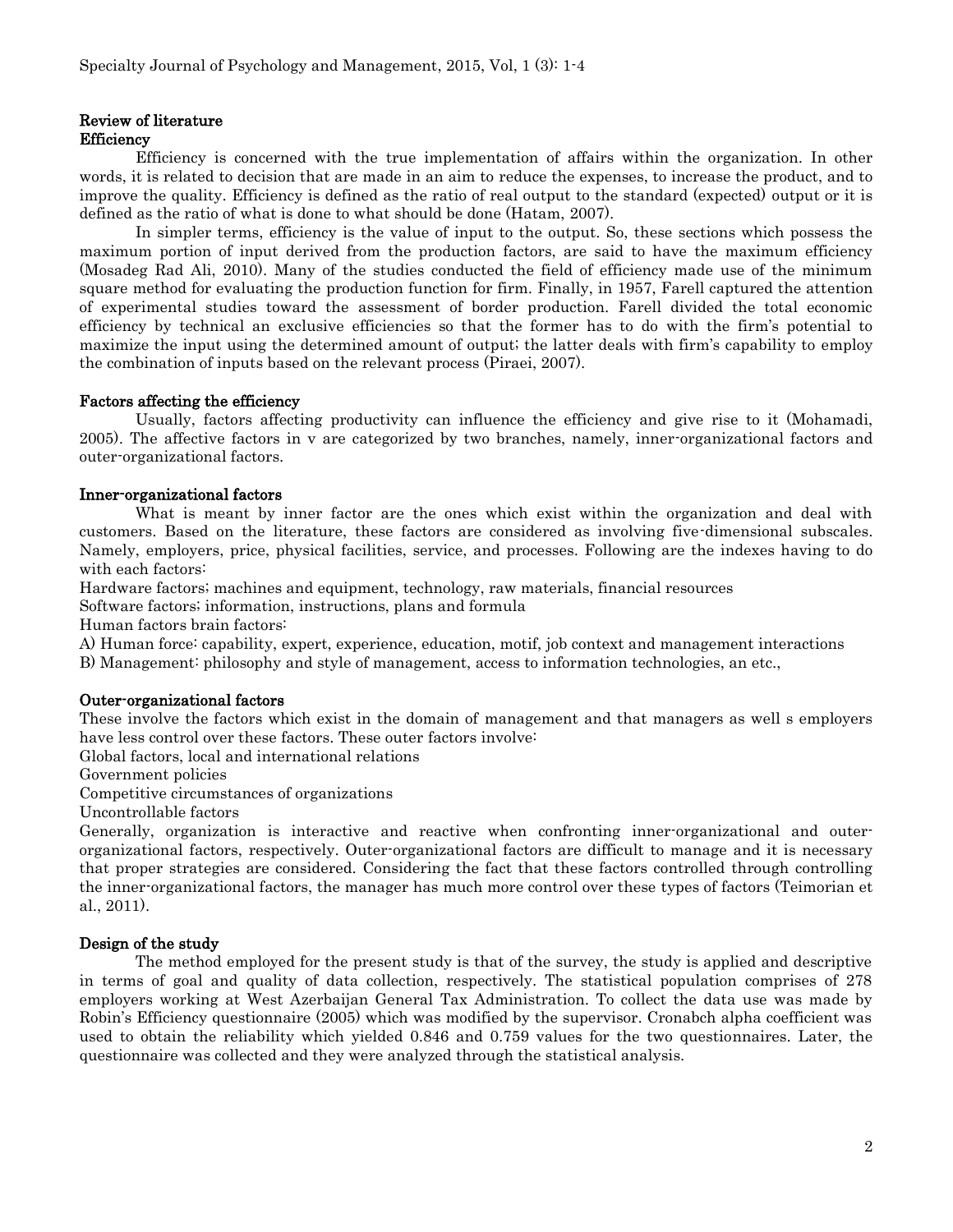#### Inferential statistical analysis

The results indicated that the number of female and male employers were 105 and 173, respectively. 211 participants were found to be married. The age of the participants ranged from 30-39. Contract-based working state was the major working condition and most of the participants were found to hold the master of art degree.

## Main hypothesis

There is a significant relationship between effective organizational factors and efficiency success evaluation of employers working at West Azerbaijan Tax Administration

| Table 1. Examining the relationship between effective organizational factors and efficiency success evaluation |              |  |  |
|----------------------------------------------------------------------------------------------------------------|--------------|--|--|
|                                                                                                                | of employers |  |  |

|                                         |                                 | Employers' Efficiency |
|-----------------------------------------|---------------------------------|-----------------------|
|                                         | Pearson correlation coefficient | 0.792                 |
| <b>Effective Organizational Factors</b> | Level of significance           | 0.000                 |
|                                         | Frequency                       | 278                   |

According to the above table and the obtained analysis, the level of significance is less than 0.05, so null hypothesis is rejected. This means that there is a relationship between effective organizational factors and efficiency success evaluation of employers

Ranking the importance of each independent variables compared to the dependent variable

To examine the simultaneous effect of three factors related to the effective organizational factors which were correlated with efficiency success evaluation of employers, multivariate regression test was used.

| $\mathbf{r}$ and $\mathbf{r}$ , arrange and $\mathbf{r}$ , where $\mathbf{r}$ is the complete $\mathbf{r}$ and $\mathbf{r}$ |                  |                                        |                    |                                  |                         |                        |  |
|-----------------------------------------------------------------------------------------------------------------------------|------------------|----------------------------------------|--------------------|----------------------------------|-------------------------|------------------------|--|
| Standard<br>Error                                                                                                           | Watson<br>Camera | Balanced<br>Determining<br>Coefficient |                    | Determining<br>R2<br>Coefficient | Correlation Coefficient |                        |  |
| 0.756                                                                                                                       | 1.633            | 0.363                                  |                    | 0.370                            | 0.608                   |                        |  |
| Level of significance                                                                                                       |                  | F                                      | Mean of<br>squares | Sum of squares                   | Degree of<br>freedom    | Resource<br>of changes |  |
| 0.000                                                                                                                       |                  |                                        | 30.685             | 92.056                           | З                       | regression             |  |
| Test result: rejection of H0                                                                                                |                  | 53.619                                 | 0.572              | 156.806                          | 274                     | residue                |  |
|                                                                                                                             |                  |                                        | $- - -$            | 248.862                          | 277                     | total                  |  |

Table 2. Variance analysis related to the regression model

As seen in the above table, the value of Watson camera falls between 1-.5 and 2.5, the independent hypothesis of errors is accepted and one can use the regression. Also, the test level of significance is 0.000, so one can claim that the test is significant at 0.05 error. Thus, null hypothesis is rejected and alternative hypothesis is accepted. Since the R2 determining factor which is the ratio of demonstrated variables by independent variables to the total variables, is 0.387, one can say that 38.7% of the changes having to do with the efficiency success evaluation is predicted by the changes in effective organizational factors variables.

| Variable            | $\beta$ Intercept | Standardized<br>Beta<br>Coefficient | Calculated t | <b>Of</b><br>Level<br>Significance | Test Result                 |
|---------------------|-------------------|-------------------------------------|--------------|------------------------------------|-----------------------------|
| Intercept           | l.373             |                                     | 7.156        | 0.000                              | Rejection of H <sub>0</sub> |
| Hardware factors    | 0.551             | 0.474                               | 3.228        | 0.001                              | Rejection of H <sub>0</sub> |
| Software factors    | $-0.156$          | $-0.130$                            | $-1.020$     | 0.309                              | Rejection of H1             |
| Human-based factors | 0.312             | 0.226                               | 2.003        | 0.046                              | Rejection of H <sub>0</sub> |

Table 3. Parameter coefficients related to hardware, software, human-based